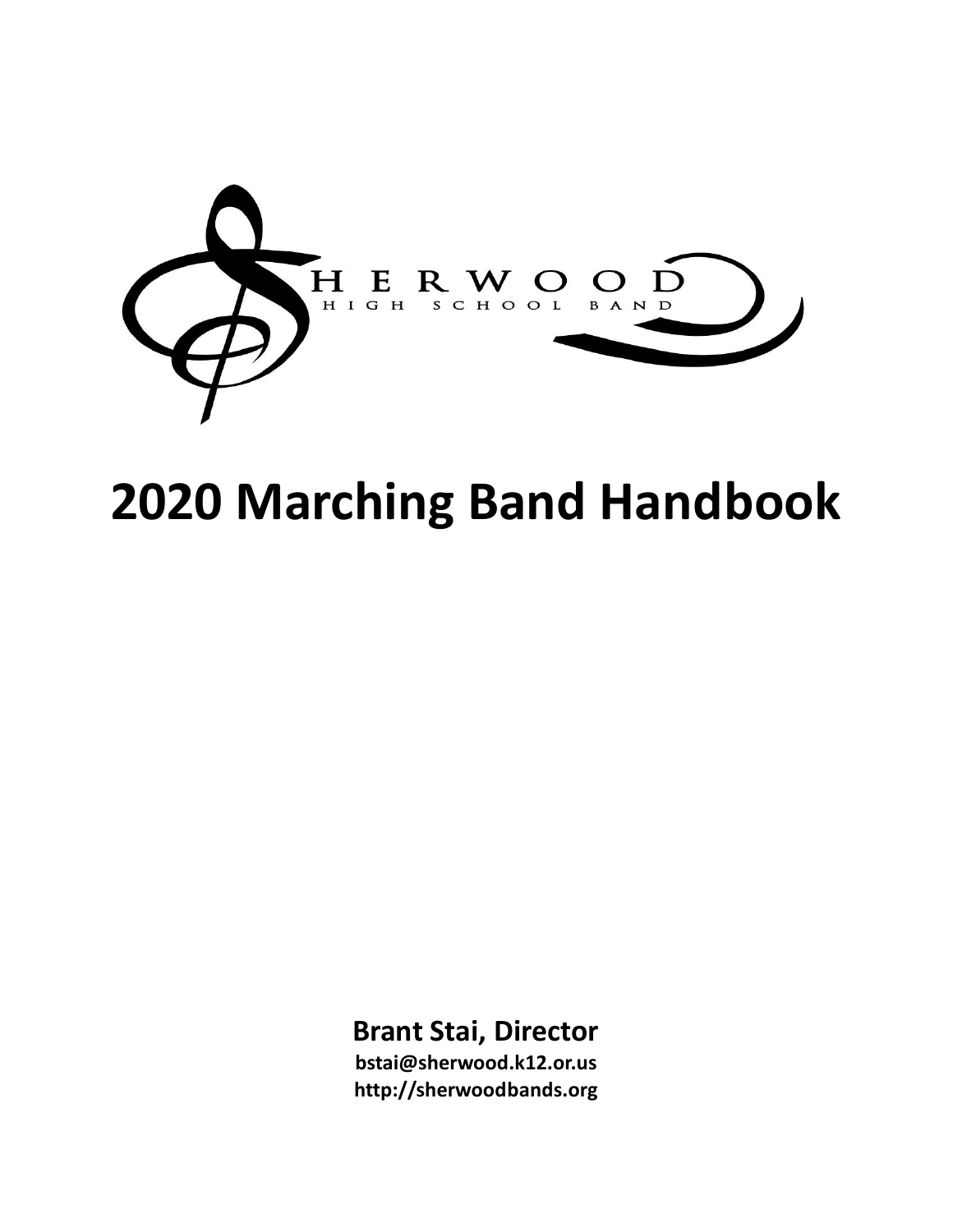# **The Sherwood Way**

- Start on Time with Instrument, Music, Pencil, Equipment
- Come Prepared & Energized
- Continuous Improvement Throughout Rehearsal (regardless of direct engagement)
- Make Musical Decisions Articulation, Dynamics, Balance, Shape, Character, Etc.
- Listen & Adjust
- Crave Excellence
- Value Craftsmanship
- Motivated to Rehearse & Practice
- Practice Good Stewardship of Equipment & Environment
- Treat Fellow Musicians & Guests with Professional Respect
- Help Others
- Take Care of the Band Family

**#thesherwoodway** is a big component to what we do. It is the important cultural ingredient in our musical class room & rehearsals that make the Sherwood Band program special.

# **CALENDAR DATES**

A list of dates was handed out at our Marching Band Info meeting a few months ago. You can also access these dates online:

- Our Marching Band webpage at **https://sherwoodbands.org/marching-band/**
- Check out our calendar dates on our google band calendar link on our band webpage **http://sherwoodbands.org**

# **ATTENDANCE**

**Attendance is extremely important.** While we understand that you have many responsibilities and other activities, band needs to be high in your order of priorities. You have a responsibility to yourself and the people around you to be at rehearsal and performance on time and prepared to play.

- Rehearsal schedules are posted well in advance and streamlined as much as possible.
- We rehearse to improve ourselves & our ensemble musical product. We do not rehearse for the sake of rehearsal.
- Unavoidable absences will occur but are to be limited if at all possible.
- **Scheduled absences (appointments) are to be avoided during stated rehearsal times**. Remember **rehearsals are your job**.
- The start time for rehearsal is when we intend to start. Plan to be at least **15 minutes early,** have your equipment ready and be in your place ready to begin at the call time.
- **Please keep in mind that employers are required by federal and state laws to allow students to miss work for school related activities**. Show your boss your band schedule as soon as possible and bring questions to the band directors.

#### **Band Director Approved Absences for after School Rehearsal**

- **Emergencies**. The band director should be informed before rehearsal if possible. Typical Emergencies: Illness, Death in the Family, etc.
- An approved activity where the band director has had **2 weeks** prior notice. Typical Approved Activities: Scheduled Appointment, Religious Holiday, School related activity conflict, Private Lessons, etc.

#### **Typical Absences NOT Excused**

- Non-School Related Activities like Scouts, Club Sports, etc.
- Homework
- Concerts
- Over Slept
- Forgot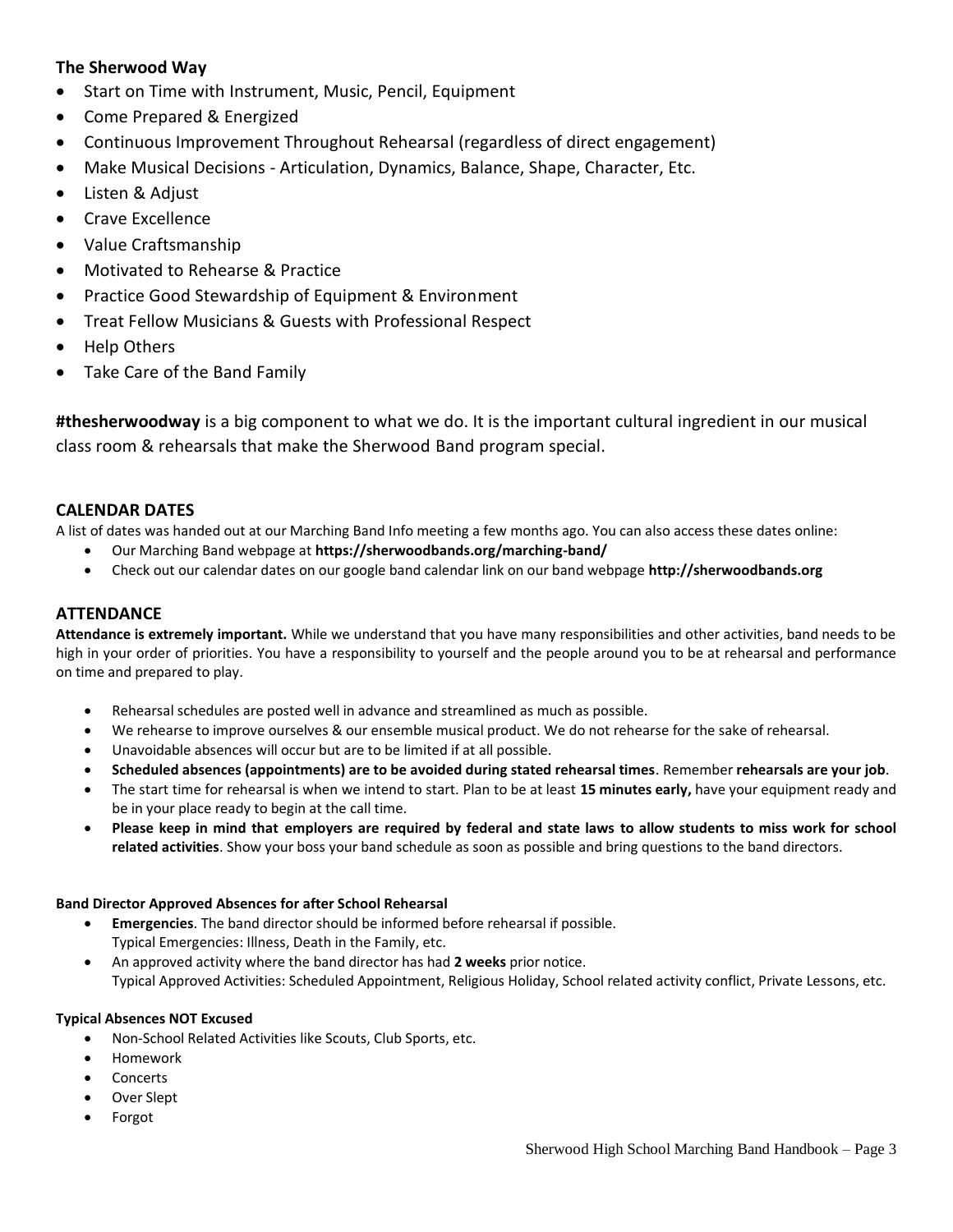No ride

# **Excuse Notes**

Excuse notes should include the following:

- Name of the Student
- Date of the Absence
- If you will attend part of the event, time of departure from or arrival to the event
- Reason the absence is excusable. (Be specific)

# **Unexcused Absence Consequences:**

- **1 unexcused absence from rehearsal**
	- $\circ$  The student must practice at school before or after school for a minimum of the time missed within 5 school days or they will miss the next performance – the student will lose their marching spot.
- **2 unexcused absences from rehearsal**
	- $\circ$  In addition to the above, the student will be put on probation, and is not allowed to attend the next performance.
- **Further unexcused absences from rehearsal** 
	- o In addition to the above, further unexcused absences will result in a parent conference and possible removal from the marching band program.
- **Unexcused absence for a performance** 
	- o Not attending a performance will be immediate grounds for dismissal from the program. A conference with the student and parent will be scheduled to discuss the student's future in the program.

#### *Excused absences must be made up by documented practice outside of their regular practice time for the amount of time missed or they will be made into unexcused absences.*

# **CHAIN OF COMMAND**

It is in the best interest of the band and the student to incorporate a known chain of command. This following system eliminates most confusion, coordination and communication issues.

- Band Director
- Hired Staff
- Parent Volunteers
- Field Conductors
- Section Leaders and Group Leaders
- Seniors
- Juniors
- Sophomores
- Freshman

# **COOPERATION**

Follow the chain of command. You are expected to cooperate fully with band directors, staff members, and student leaders. Treat them with the respect they have earned, because someday, hopefully, you too will be in a position of leadership and desire that respect. **Most mistakes are made from not listening to instructions.** It is the responsibility of the student leadership to relay important information and make sure instructions are fully understood by their section or group. **Do not put people down for asking questions, they ask questions because they want to improve.**

# **CODE OF CONDUCT**

As a member of the Sherwood High School Band, you will be a member of one of the most exciting and entertaining band programs in the area. The Marching Band has set a standard of excellence that you as a member have a responsibility to uphold. To be a successful member of the SHS band you must have the motivation, desire, and willingness to put in the time and energy to continue this success. Remember the three P's.

1. **Punctual**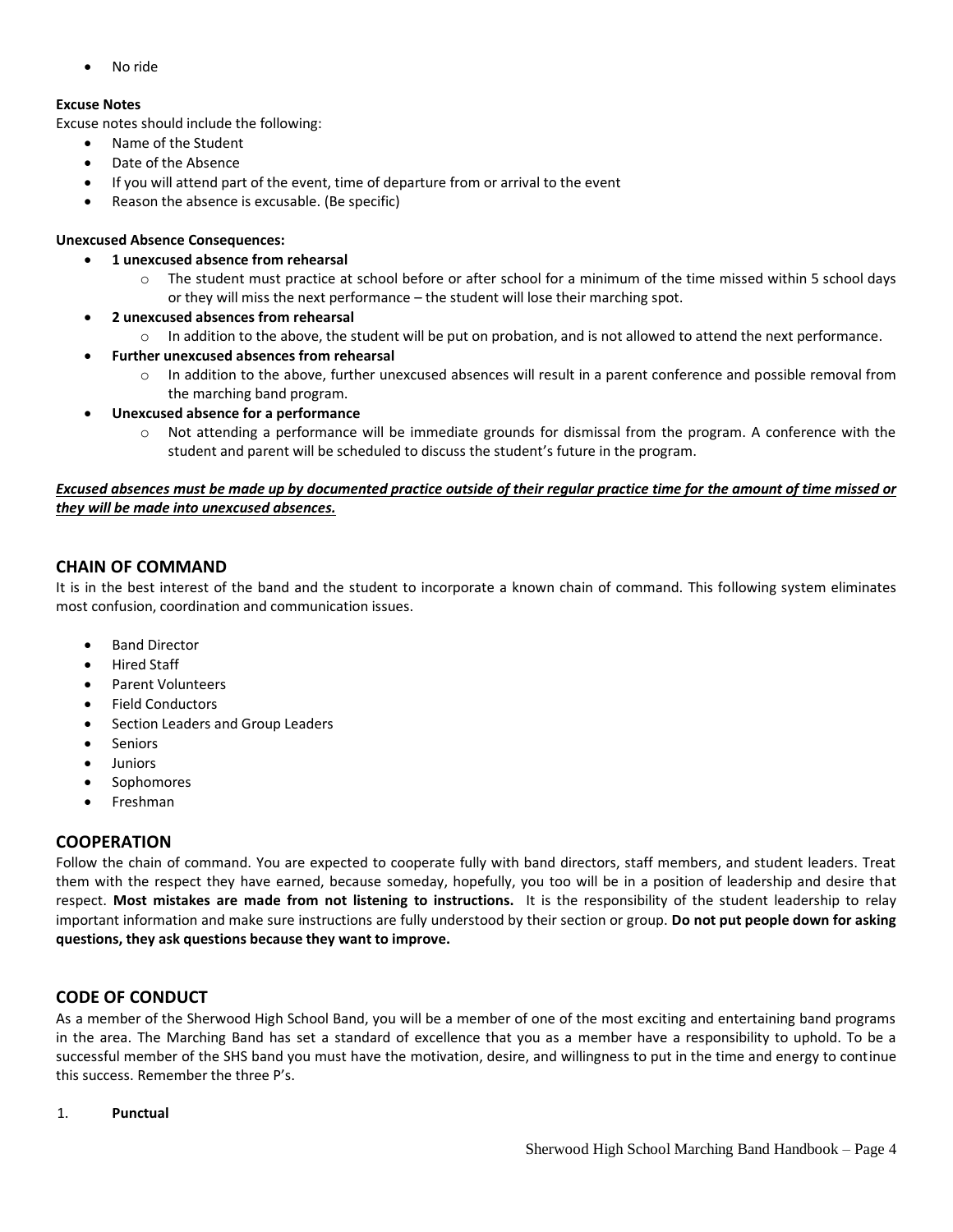- Be at every event
- Show up at performer call time

#### 2. **Prepared**

 Have everything you need for class or rehearsal including a pencil, your instrument, mouthpiece, music, dot book, all uniform parts, quality reeds, proper lubrication for your instrument, proper attire & shoes, mutes, etc.

#### 3. **Positive**

- Be mentally and emotionally prepared to learn.
- Have a positive attitude and be willing to try new things.
- Follow the chain of command (see the band handbook) and bring problems to Mr. Stai's attention.
- Treat the band as a family, respect authority and work together.
- Have fun!!

#### **BEHAVIOR & SOCIAL MEDIA**

Even while not in public, you represent the Sherwood High School and the Sherwood High School Band & Colorguard Program. Negative statements about the program, fellow performers, other programs or other schools will not be tolerated. Any Sherwood HS Band & Colorguard members found to be in violation of this standard may either receive a warning or more serious consequences depending on the severity of the behavior. Everything you say online can be traced back to you and Sherwood High School, therefore your words and actions must be of the highest caliber.

#### **Pointers from Mr. Stai:**

- Find something positive to say about other band programs (everyone has something positive happening that those students and staff membership are striving toward).
- Find positive things to say about other programs in our school (every team, activity, club, etc. is working hard in some form of athletic/intellectual/artistic prowess that you might not fully comprehend or appreciate; try to understand and appreciate their craft. All excellence requires discipline and effort, regardless of the form of activity it takes).
- Consider not saying anything online at all. Instead, say something in genuine manner face to face with the person you are addressing. Usually in this manner words will not be misinterpreted and clarity will ensue.
- When you don't understand why a decision is made or don't understand something, don't complain online; instead, find someone who can explain the decision. This will either clear everything up or will lead to further questions. Educating oneself on the issue at hand prior to formulating an entrenched position is a wise life path to follow and will typically lead to better decision making and fewer regrets.

#### **Pointers from Mr. Dyer:**

Reactions and emotions are temporary. Anything placed on the interweb is forever - FAR outlasting the fleeting thoughts that prompted you. What you posted will remain forever like a bad caption under your mug shot. If you really need to say something to someone take these steps:

- 1. Write down what you want to say with paper and pencil.
- 2. Wait a minimum of 24 hours then read it again.
- 3. Rewrite it now that you've regained part of your sense of perspective.
- 4. Wait another 24 hours.
- 5. Ask for an appointment to meet the person you want to communicate with in person.
- 6. Listen. Work just as hard to understand as you will work to be understood.
- 7. Forget about your paper and be glad you didn't embarrass yourself or the Sherwood Band Family

#### **SHERWOOD SCHOOL DISTRICT CONDUCT POLICY**

You will be expected to follow the SHS handbook guidelines for conduct at all times. All items, including but not limited to the following, will be expected of band students at all rehearsals, performances, and other band functions. Violations of such codes of conduct will result in the same consequences as with any other school activity.

*Use of Tobacco, Alcohol, or Illegal Drugs will result in severe punishment and probable removal from the band program. Violations will be referred to the HS administration and law enforcement authorities.*

The Dress Code applies to all band activities. *Public Displays of Affection are not permitted during any band function.*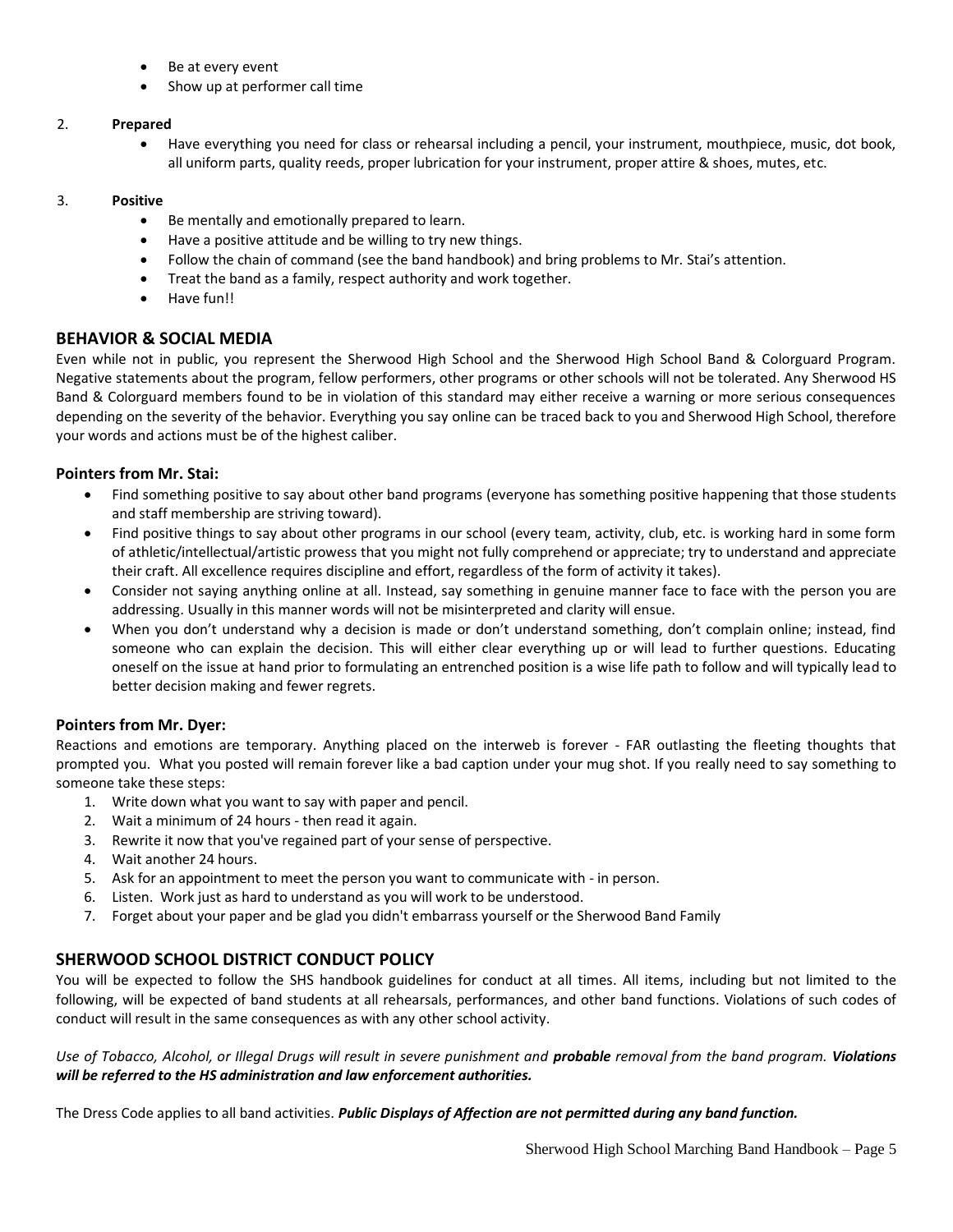# **ELIGIBILTY**

All SMB members must meet the following requirements for participation:

- Woodwinds, Brass, Percussion: Be a student that is currently enrolled in band at Sherwood High School.
- Colorguard: Be a student that is currently enrolled at Sherwood High School, home-schooled, or in a school that does not offer colorguard
- **Grade requirements** are as follows:
	- Members must currently be passing and able to maintain grades in all classes. Grades will be checked on a regular basis. Members are not eligible to perform if they do not meet the following requirements:
	- o Minimum GPA of 2.0
	- o No "F" grades
	- o Marching Band, Jazz Band I, and Wind Ensemble members must be current on their Career Credit and passing Advisory in order to be eligible to perform in competitions. There is a 5-day turnaround from completion of an assignment and it is input into Naviance.
- **Failure to meet grade requirements** which lead to a missed performance will be grounds for immediate and permanent dismissal from the band.
- Never previously quit or have been dismissed from the team mid-season.
- Knowledge of commitment, all practices, camp dates, fees and team expectations.
- Have a good attitude, and be ready to learn, perform, play music and have fun!

# **NON-BAND STUDENTS**

**Only band students are allowed in the following places:**

- The Band Room
- The Uniform Room
- Practice Rooms
- On Buses
- The Band Practice Field
- Band Rehearsals
- In the Band Area of the stands during Football/Basketball games

# **REHEARSAL ETIQUETTE**

- Talking during band rehearsal is unacceptable unless absolutely necessary. Use good professional judgement.
- Every student should have a pencil at all times and use it frequently.
- Moving about during rehearsal should only occur when absolutely necessary.
- Only specified leaders are able to give instructions or corrections, if there is a problem raise your hand **follow the chain of command** (see above).

# **FOOTBALL/BASKETBALL GAME ETIQUETTE**

- Situational Awareness. It is OK to talk in the stands but stay attentive and be ready to play at any time.
- We move together into the stands before a football game.
- It is unacceptable to change seats or move around the stands during a game.
- It is encouraged that band members cheer and support the team during a game.
- Never switch instruments during a game.
- Be in full uniform throughout a game.
- Students must stay in the band seating area throughout the game unless given permission for a bathroom break.
- Have your own binder & stand.
- Students are representatives of the school and the band program whenever they are in uniform, partial uniform, or a band shirt
- Do not eat or drink anything but water while in uniform.

#### **BUS ETIQUETTE**

- When riding the bus, stay seated.
- Students should wait until told before getting up or leaving the bus.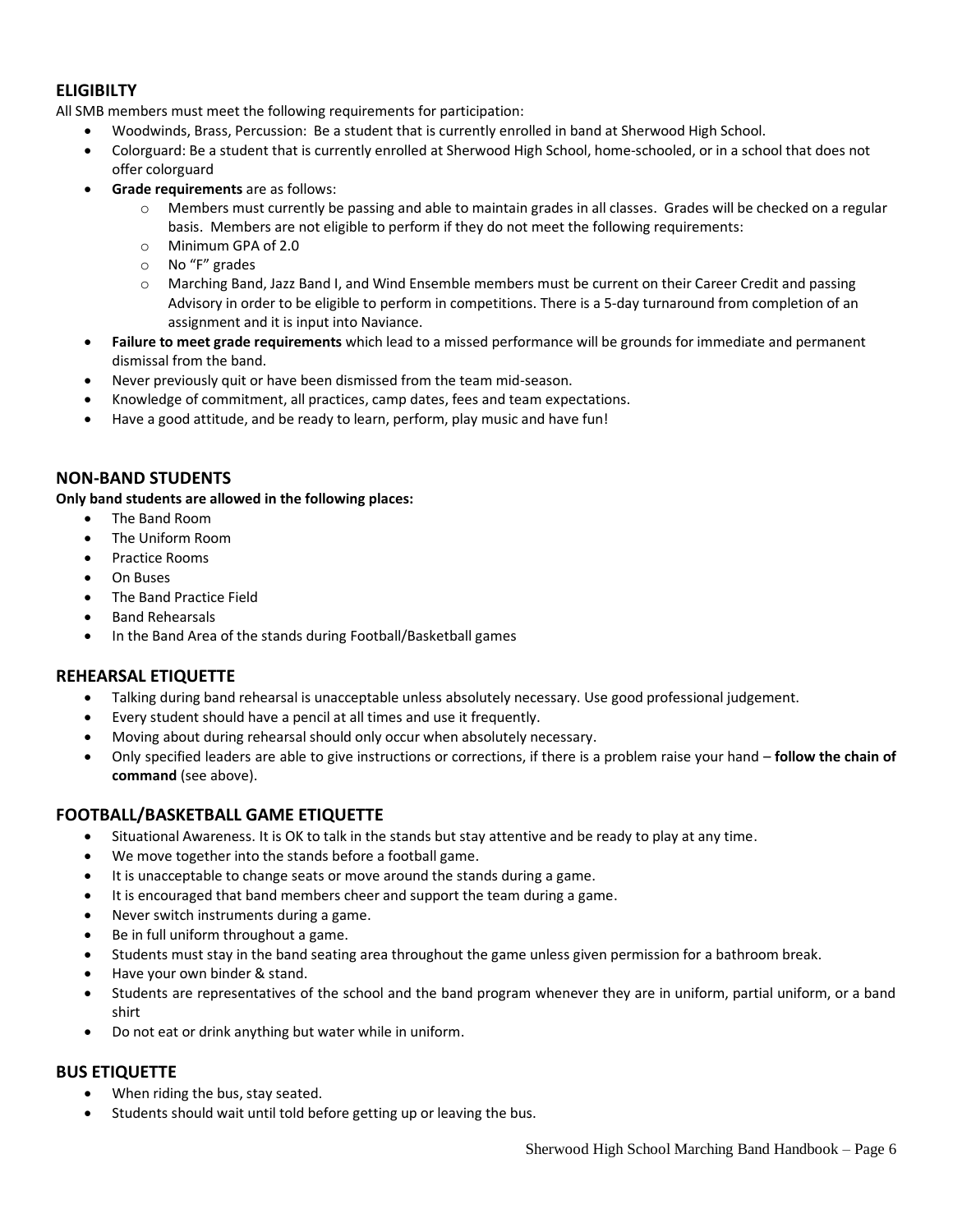- Buses should be clean, free of trash, and left in the same or better condition as they were.
- Public Displays of Affection are not permitted during any band function.

# **SHOW ETIQUETTE:**

The uniform is a symbol that the members should embody. Their actions in uniform determine how others will view the program; giving the impression of constant professionalism should set the example for other programs.

#### **In Uniform:**

- Buddy System Always. No member walks alone in uniform.
- Members walk side by side with another member or in groups of 3.
- None of these are acceptable in uniform:
	- o Running
	- o PDA
	- o Eating
	- o Swearing
	- o Roughhousing
	- o Spitting
	- o Immaturity
	- o 'If you think it's a bad idea, it's probably a bad idea'.
- Show shirts are to be worn underneath the uniforms. In cold weather a black under armor type long sleeve shirt, no collar is recommended. This gives a sense of uniformity when we are not in uniform.
- Girls & Boys with long hair should wear their hair up in a tight bun or something similar to the third example of this video: http://www.youtube.com/watch?v=dX9kln-kE\_0 starting at 4:52. Boys with long hair should do something similar.

#### **Out of uniform:**

- Out of uniform, members are still representing the organization with everything they say and do. They represent their team, family, community, school, teammates, instructors, and ultimately themselves.
- No unprofessional or immature activity.
- In stands, be professional and supportive of every other group, clap for everyone and be appreciative of others' success.

# **MARCHING CONTEST ETIQUETTE (AUDIENCE)**

- Comments vs. Conversations. Comments during another band's marching performance is OK as long as it is done softly and is not distracting to those around you. Conversations are distracting and not allowed.
- Keep cell phones put away during performance.
- Give applause when appropriate. It is encouraged at marching contest to clap for soloists
- Be seated prior to the beginning and stay there throughout the performance.
- Do not sing along with the music.
- Do not move about during a band's performance.
- If you arrive to the performance area while a group is performing, stand by the entrance and wait for the performance to end before entering.
- Students are representatives of the school and the band program whenever they are in uniform, partial uniform, or a band shirt.

#### **ITEMS TO BRING IN BACKPACK TO A COMPETITION:**

- Rain gear
- Warm Jacket
- Warm Gloves & Hat
- Sunscreen & chapstick (for the sunnier events these are always helpful).
- Sweater/hoodie
- Sweat pants
- Black under armor type long sleeve shirt, no collar.
- Towel
- Umbrella
- **Water**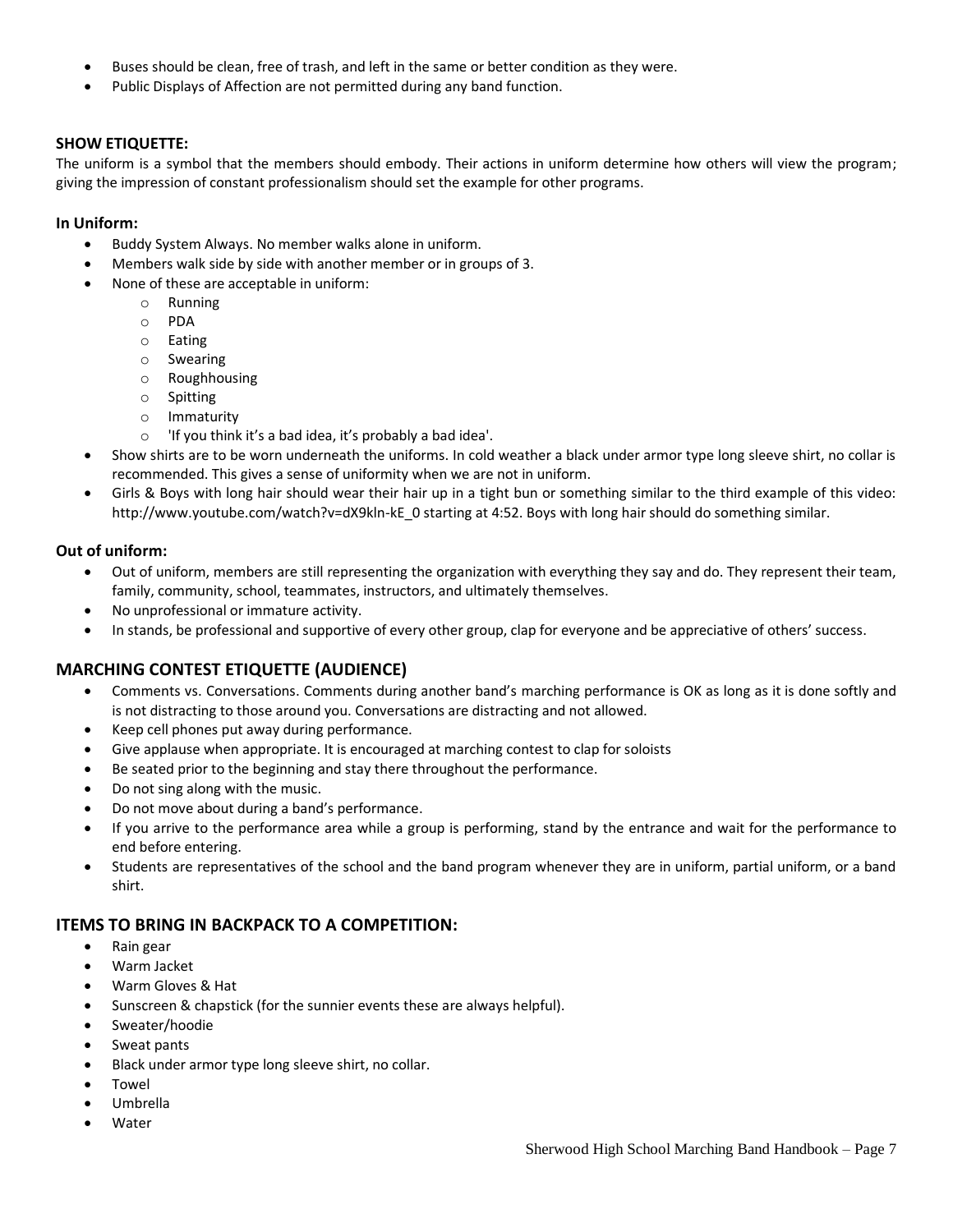- Hand warmers
- Multiple pairs of socks including black
- Extra snacks
- Spending Money (if you want to buy something)
- Homework to complete during down time.

# **MARCHING BAND UNIFORMS**

- Students will wear as a complete unit at all times when in public unless directed otherwise. Wear your uniform with pride.
- Property of the band and must be returned after each use.
- Students are responsible for upkeep and maintenance of your uniform and all of its parts.
- Must be hung properly after each use.
- If your uniform becomes dirty while in use between cleanings, or becomes excessively dirty you may be asked to pay for its cleaning or replacement.
- Students are responsible for lost or destroyed uniforms
	- o \$300 for the jacket and \$150 for the pants
- Students will wear the band t-shirt under the marching uniform. The band t-shirt will be part of pre-performance inspections.
- Students must wear approved black band shoes and black socks.
- Students will not wear distracting jewelry, hair ribbons, colored nail polish, make-up, etc. while in uniform.
- Students with long hair will put it up under their hat or pinned back during performances. Natural hair colors will be the only style of color accepted.
- Consumption of food or drink is strictly forbidden while in uniform without permission. Water is ok.

# **STUDENT LEADERSHIP**

#### **Field Conductor**

- Each year approximately three students are selected to become the primary student leaders in the band. A very stringent audition process is used for their selection. The drum majors responsibilities include being the liaison between the students and the band director, field instruction, conducting the field show, and providing leadership to the band.
- **The Field Conductors at SHS are the executive leaders of the student leadership team** and have all of the responsibilities and respect that comes with that title. Field Conductors are expected to be the first at rehearsals and the last to leave, attend all staff meetings, and lead by example in every way. Only the most respected, dedicated, and talented students should try out for Field Conductor.
- **Field Conductors are expected to attend the same approved drum major camp over the summer.**

#### **Section Leader**

 The section leaders are student music teachers. They should be the best players on their instrument or fine player with more seniority. The section leaders, in combination with the band staff, have the final say on musical interpretation and horn carriage. Section leaders are selected by the band director based on playing ability, reliability, the respect of their peers, and experience.

#### **Colorguard Captain**

 The Colorguard Captain should be among the best movement and equipment performers with more seniority. Colorguard Captain works closely with staff to relay important information to membership and to serve on the marching band leadership team. The position of Colorguard Captain is selected by the Colorguard Staff and Band Director based on performance ability, reliability, the respect of their peers, and experience.

#### **Student Leader Expectations**

- Meet regularly as a leadership team to discuss and set a plan of action on how to best help facilitate needs for the marching band & membership.
- Arrive early to all band rehearsals in order to get rehearsal spaces ready and greet members.
- Stay after rehearsal until all post rehearsal cleanup and business is handled.
- Attend the Metro Capitol Leadership Academy in June.